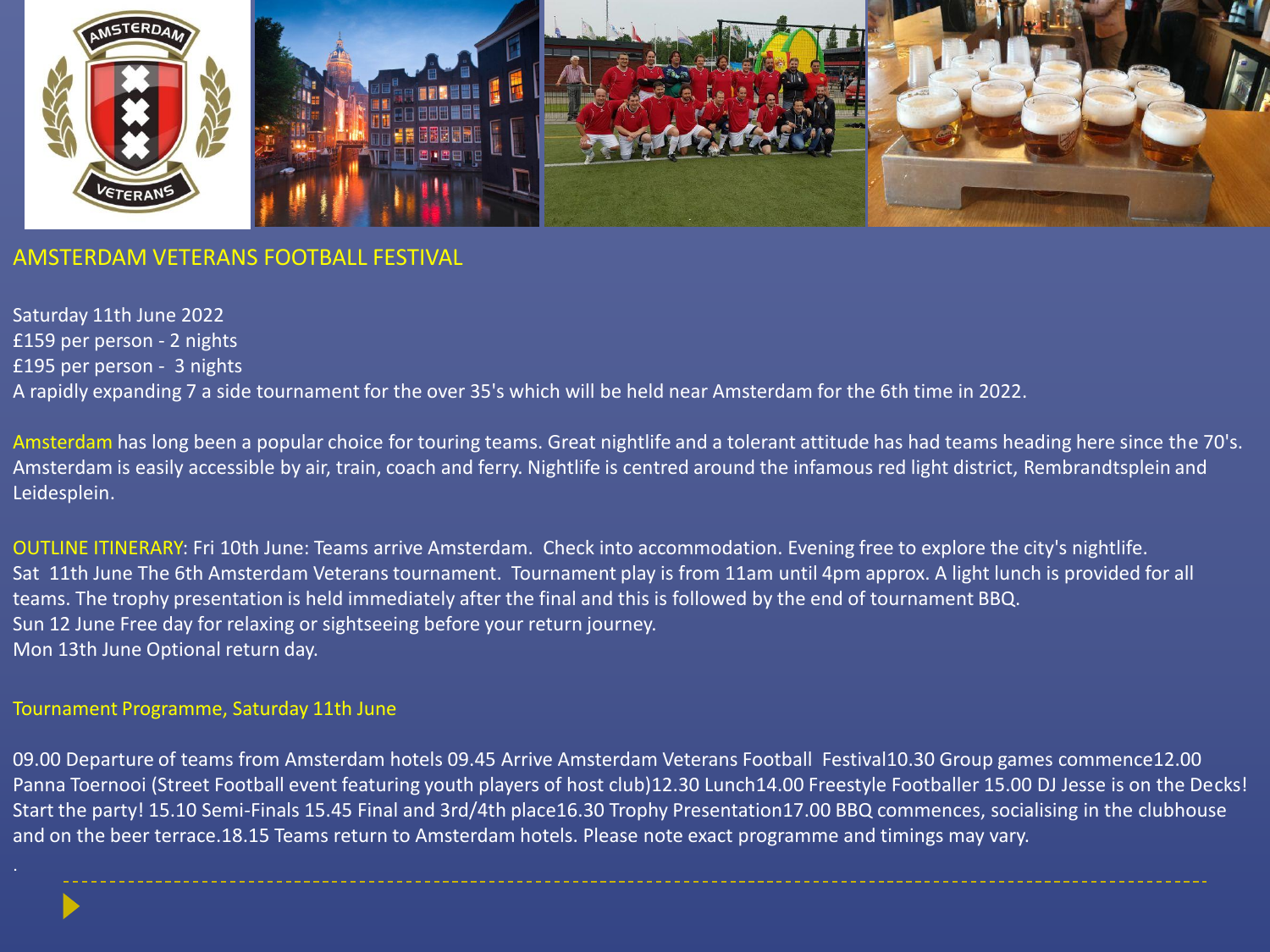## PRICE INCLUDES:

- 2 or 3 nights stay at 3\* Meininger Hotel, Amsterdam
- Longer stays available
- 3 6 bedded rooms, private bathroom
- Singles and twins available at supplement
- Breakfast included
- Return mini bus or coach transfers hotel to tournament
- Team registration and entry into Amsterdam Veterans Football Tournament
- Official Referees
- Tournament Lunch
- Trophy Presentation
- End of Tournament BBQ and socialising
- -Football Tours assistance
- Sports Europe services
- + £4.98 per person for Financial Protection Insurance

-Deposit is £600 per team and the balance is due 8 weeks prior to departure.

# ACCOMMODATION

The 3\* Meininger Hotel Amsterdam City West is located next to Amsterdam Sloterdijk Station, just 10 minutes on the direct train link from Schipol Airport to Amsterdam and only 5 minutes from Centraal Station. Trains run every 2-3 minutes into the City Centre. Facilities at the Meininger include a spacious lounge and terrace with a youthful vibe, and a well stocked bar with a very good choice of ales, wines and spirits. Free WIFI is available, Gamezone, Guest Kitchen, Luggage storage facility and 24 hour reception.

Rooms are 3 - 6 bedded, shower, wc, WIFI, Flat screen TV. Breakfast is included. Twin rooms are available at a supplement of £15 per person per night. Single rooms at an extra £30 per person per night. Other hotels in and around Amsterdam are also available at a supplement, including 4\* Hotels such as Mercure, Park Inn, XO and budget options like the Hans Brinker Hostel.